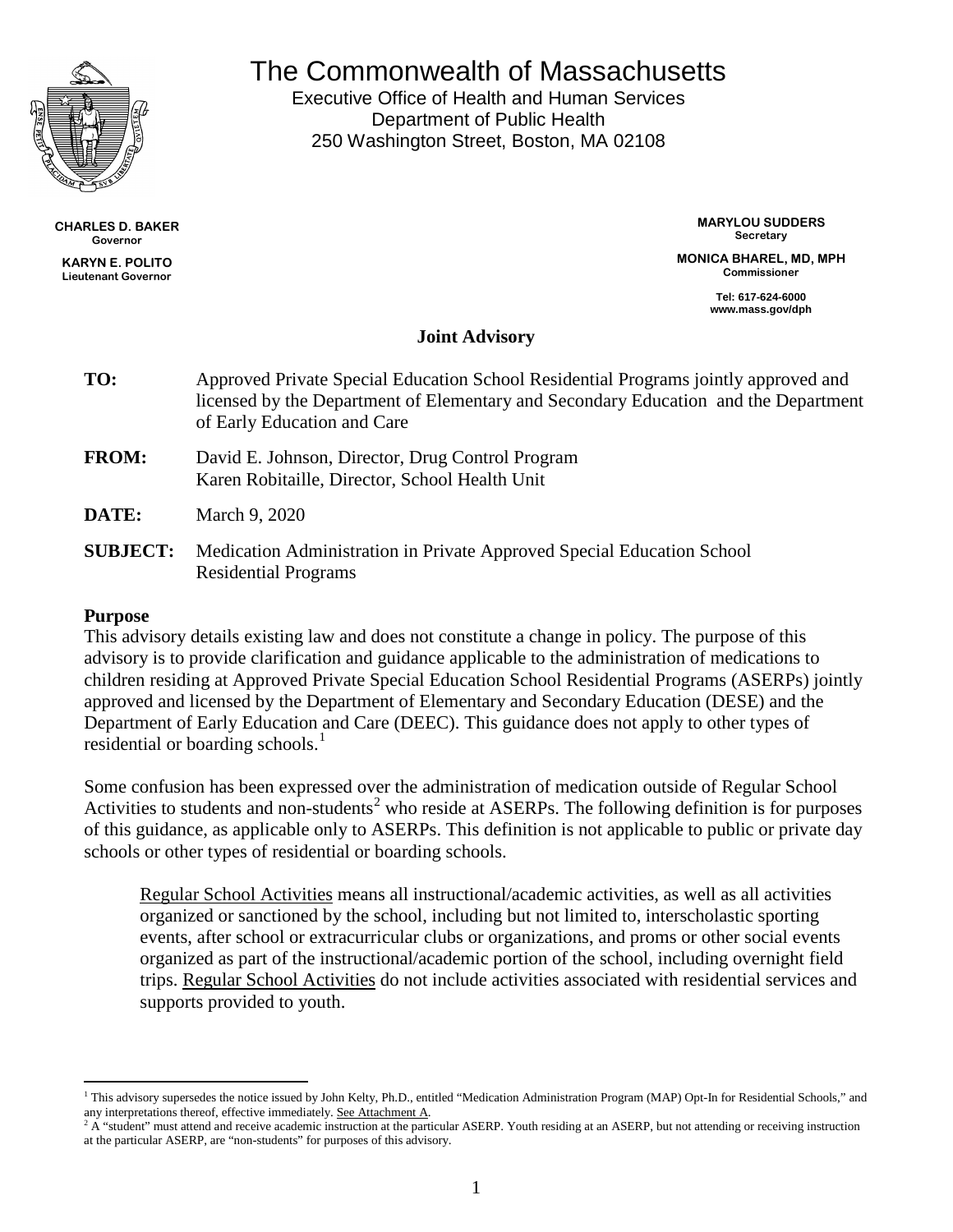#### **Medication Administration Models**

M.G.L. c. 94C sets forth who can lawfully possess and administer medications in Massachusetts. Three distinct models of medication administration in ASERP residential settings are authorized by law and regulation.<sup>[3](#page-1-0)</sup> With appropriate separation of medication administration activities, residential students and non-students may be served by one model or a combination of models, as outlined below.<sup>[4](#page-1-1)</sup>

#### Licensed Health Care Professional

It is always permissible for a licensed health care professional, including a registered prescriber or nurse, to administer medication within their scope of practice, as outlined in relevant board regulations.<sup>[5](#page-1-2)</sup> Licensed health care professionals may be employed for medication administration to students and nonstudent residents of an ASERP at any time and in any setting. As authorized by prescriber orders and prescriptions, a licensed health care professional may provide all medication administration at an ASERP or may provide supplemental medication administration for student and non-student residents of an ASERP who cannot be served by one of the other models for any reason. Activities under this model, including drug storage and record keeping, must be separate and distinct from activities conducted under other models and registered sites, even within the same residential site.

#### School Health

The School Health medication administration model allows a licensed registered nurse to delegate medication administration<sup>[6](#page-1-3)</sup> to unlicensed personnel<sup>[7](#page-1-4)</sup> in an ASERP for students of the ASERP only. Delegation of medication administration to unlicensed personnel in an ASERP is authorized at all times with approval of the Department of Public Health's (DPH) School Health Unit (SHU)<sup>[8](#page-1-5)</sup> and possession of a School Health Massachusetts Controlled Substance Registration (MCSR), issued by the Drug Control Program (DCP). Once approved and registered, an ASERP may use this model at all times to allow a licensed registered nurse to delegate medication administration for its students to unlicensed school personnel, subject to training requirements outlined in the School Health regulation, provided that the licensed registered nurse is on duty in the school system during times of administration by designated school personnel, and available by telephone should consultation be required.<sup>[9](#page-1-6)</sup>

#### Medication Administration Program (MAP)

MAP is a medication administration model that is available at an ASERP only for MAP eligible<sup>[10](#page-1-7)</sup> youth residents when they are not engaged in Regular School Activities. To be MAP eligible, youth must be stable<sup>[11](#page-1-8)</sup> recipients of residential services funded by either the Department of Mental Health or the Department of Children and Families (Group Home). This direct authorization model allows unlicensed MAP Certified Staff with requisite training to administer medication according to medication orders of registered prescribers,<sup>[12](#page-1-9)</sup> pursuant to policies outlined in regulation and the MAP Policy Manual,<sup>[13](#page-1-10)</sup> including a requirement for a Nurse Monitor in youth programs. MAP is offered through and regulated by DCP,<sup>[14](#page-1-11)</sup> and requires approved programs to possess a MAP MCSR, issued by DCP.

<sup>8</sup> 105 CMR 700.003(E), as outlined in 105 CMR 210.000: *The Administration of Prescription Medications in Public and Private Schools.*

<span id="page-1-6"></span><span id="page-1-5"></span><sup>9</sup> 105 CMR 210.004(B)(3)

 $\overline{a}$ 

<span id="page-1-2"></span>

<span id="page-1-1"></span><span id="page-1-0"></span><sup>&</sup>lt;sup>3</sup> M.G.L. c. 94C: *The Massachusetts Controlled Substances Act*; 105 CMR 700: *Implementation of M.G.L. c. 94C*<br><sup>4</sup> Alternatively, a student or non-student residing at an ASERP may be determined to be capable of self-adm

<span id="page-1-4"></span><span id="page-1-3"></span><sup>7</sup> "Unlicensed personnel" means any person other than a licensed health care professional (registered prescriber or nurse), authorized by M.G.L. c. 94C, § 9 to administer medication within their scope of practice.

<span id="page-1-7"></span><sup>&</sup>lt;sup>10</sup> "An employee of a community program may administer or assist in the administration of a controlled substance or other prescription medication to a stable non-self-administering person." 105 CMR 700.003(F)

<span id="page-1-8"></span> $11$  For purposes of this advisory, a person is stable if their current condition is not prone to change. Instability arises when medical/psychological/social needs are unknown, in crisis, and/or require frequent reassessment.

<sup>&</sup>lt;sup>12</sup> Registered prescribers include, but are not limited to physicians, dentists, advanced practice registered nurses and physician assistants

<span id="page-1-10"></span><span id="page-1-9"></span><sup>&</sup>lt;sup>13</sup> <https://www.mass.gov/files/documents/2016/07/qv/map-policy-manual.pdf>  $^{14}$  105 CMR 700.003(F)

<span id="page-1-11"></span>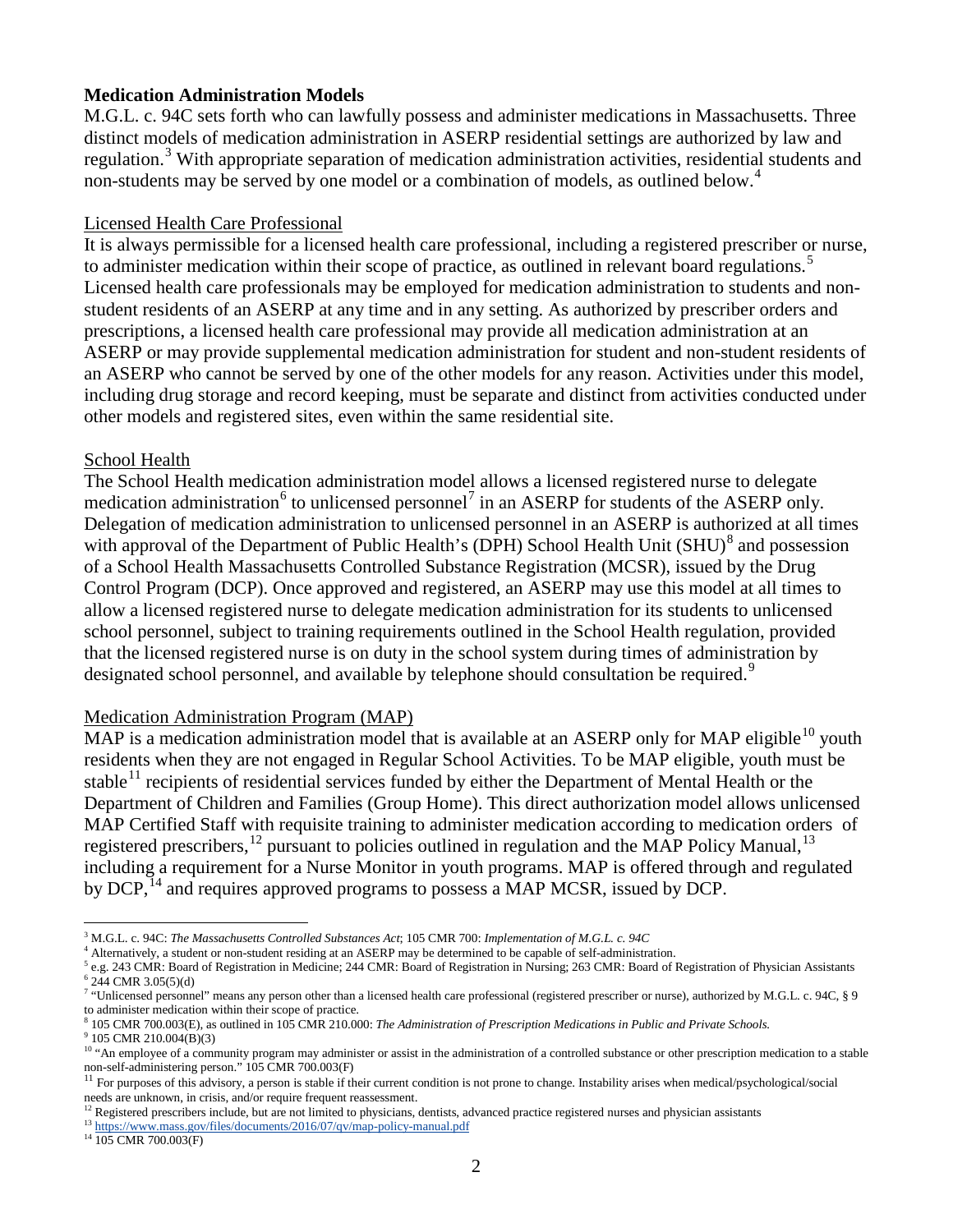## **Massachusetts Controlled Substance Registration (MCSR)**

The medication administration models that use unlicensed personnel require the ASERP or Group Home to register with DCP for a facility MCSR. A facility MCSR is issued specifically to a physical location where medications are authorized to be stored and administered. With SHU approval, a School Health MCSR covers the entire campus, including all associated residential sites.

Only one MCSR may be issued to a particular designated medication storage space. Within a residential site, dedicated space may be carved out to allow for a MAP MCSR to be issued, provided that MAP medication administration activities are conducted separately in time and space from School Health medication administration activities, with clear separation of drug storage sites and record keeping, and a well-defined allocation of separate staff activity and responsibility.

Although staff may be trained to administer medication under more than one model, they may not operate under more than one model at the same time. To prevent conflicts that could lead to adverse medication security, dangerous drug errors and potential licensure and certification consequences, if staff members are employed to operate under more than one model, the ASERP shall develop a clear written plan, in accordance with MAP and SHU regulations and policies, for differentiating work hours and tasks under one model from work hours and tasks under another.

This practice of separation is applicable to all medication administration personnel at a site: licensed health care professionals, MAP Certified staff and School Health delegates. For these and other reasons, it has been the long standing policy of DCP to prohibit a licensed health care professional, who is present to conduct medication administration activities under their license, from acting simultaneously as a MAP Nurse Monitor. Likewise, in accordance with an ASERP's written plan, one person may not simultaneously administer medication as a MAP Certified staff and a School Health delegate or licensed health care professional. $^{15}$  $^{15}$  $^{15}$ 

### *Example 1:*

• If an ASERP is approved by the SHU, a single School Health MCSR will authorize the school nurse to conduct medication administration for students, directly or through delegation, at all times, on the whole campus, including the school and all associated residential sites.

### *Example 2:*

- If one or more residential sites (e.g. cottage or dorm) on an ASERP campus houses youth who are MAP eligible and Group Home funded, the residential site's drug storage area may be registered with a site-specific MAP MCSR to allow MAP Certified staff to support the medication needs of the youth in that residential site when the youth are not engaged in Regular School Activities.
- If the youth, who are MAP eligible and Group Home funded, are also students of the ASERP, their medication needs may be served by any of the three models.

### *Example 3:*

• If youth live in a residential site on an ASERP campus, and are neither ASERP students nor MAP eligible, only a licensed health care professional may administer medication to those youth.

<span id="page-2-0"></span><sup>&</sup>lt;sup>15</sup> "Program and professional staff may not engage in other duties or obligations while performing documentation and medication administration tasks under this section and must comply with applicable Department guidance."  $105$  CMR 700.003(F)(1)(i)  $\overline{a}$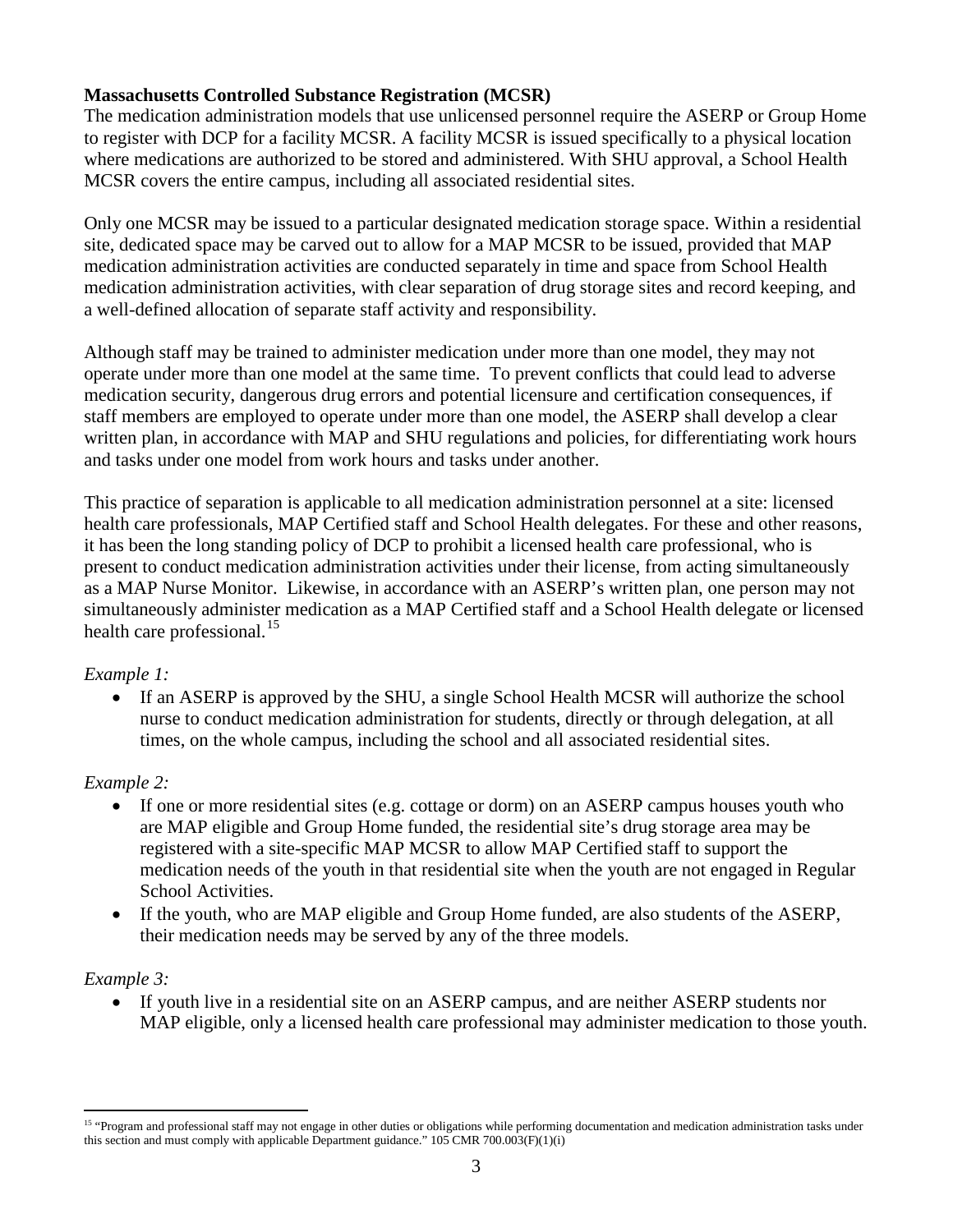Please note that a licensed health care professional (a registered prescriber or nurse) may administer medication to both students and non-students in a residential site, even if that site also has a School Health MCSR and/or MAP MCSR, with appropriate separation of medication administration activities.

The following illustration demonstrates the medication administration options when all residents do not qualify for the same medication administration model.

*Illustration:* There are 10 youth in a cottage, 8 of whom are Group Home funded *and* MAP eligible *and* are *not* students of the ASERP. [16](#page-3-0)

- MAP Certified Staff may administer medication to the 8 Group Home youth.
- If the 2 remaining youth *are* ASERP students,
	- o they may remain in the cottage, and medication may be administered under a School Health MCSR, provided the drug storage and staff activities are entirely separate, or
	- o the school may choose to move the youth to a separate residential site where medication may be administered under the School Health model, or
	- o a licensed health care professional, with appropriate separation of activities, *may* provide medication administration.
- If the 2 remaining youth are *not* ASERP students, medication *must* be administered by a licensed health care professional. [17](#page-3-1)

## **Appropriate Model for a Residential Site**

Determining which model(s) to use for each residential site will depend on several factors, including the population served by the ASERP and the ability to separate discrete medication storage and administration spaces. See Attachment B. The three models outlined above are distinctly authorized to serve discrete populations. Medication storage and administration must be conducted separately for these discrete populations to ensure medication security, and avoid confusion and potentially serious medication errors.

In ASERPs where these distinct populations reside in the same residential site, DPH, including the Drug Control Program and School Health Unit, is available to work with the ASERP to find reasonably distinct medication storage and administration spaces that may be separately registered within a single residential site to allow for necessary security of medications and safety of children and staff. Separate spaces within a single residential site need not be created if youth can be separated into distinct residential sites depending on the individual needs of the youth, whether they are student or non-students of the ASERP, and whether they are MAP eligible and Group Home funded.

ASERPs are encouraged to reach out to DPH to receive specific advice. DPH staff may visit a site upon request to assist in determining the best solution for the individual circumstances of an ASERP.

### **Contact Information:**

 $\overline{a}$ 

- Questions about MAP and MCSR should be directed to the Drug Control Program: **[dcp.dph@state.ma.us](mailto:dcp.dph@state.ma.us)**
- Questions about School Health approval should be directed to the School Health Unit: **[SHSGrant@state.ma.us](mailto:SHSGrant@state.ma.us)**

<span id="page-3-1"></span><span id="page-3-0"></span><sup>16</sup> MAP Certified Staff are not authorized to administer medication to youth who are not MAP eligible *and* Group Home funded. 105 CMR 700.003(F). <sup>17</sup> School Health does not authorize delegation to unlicensed staff for administration of medication to children who are not students of the approved and registered ASERP. 105 CMR 210.004.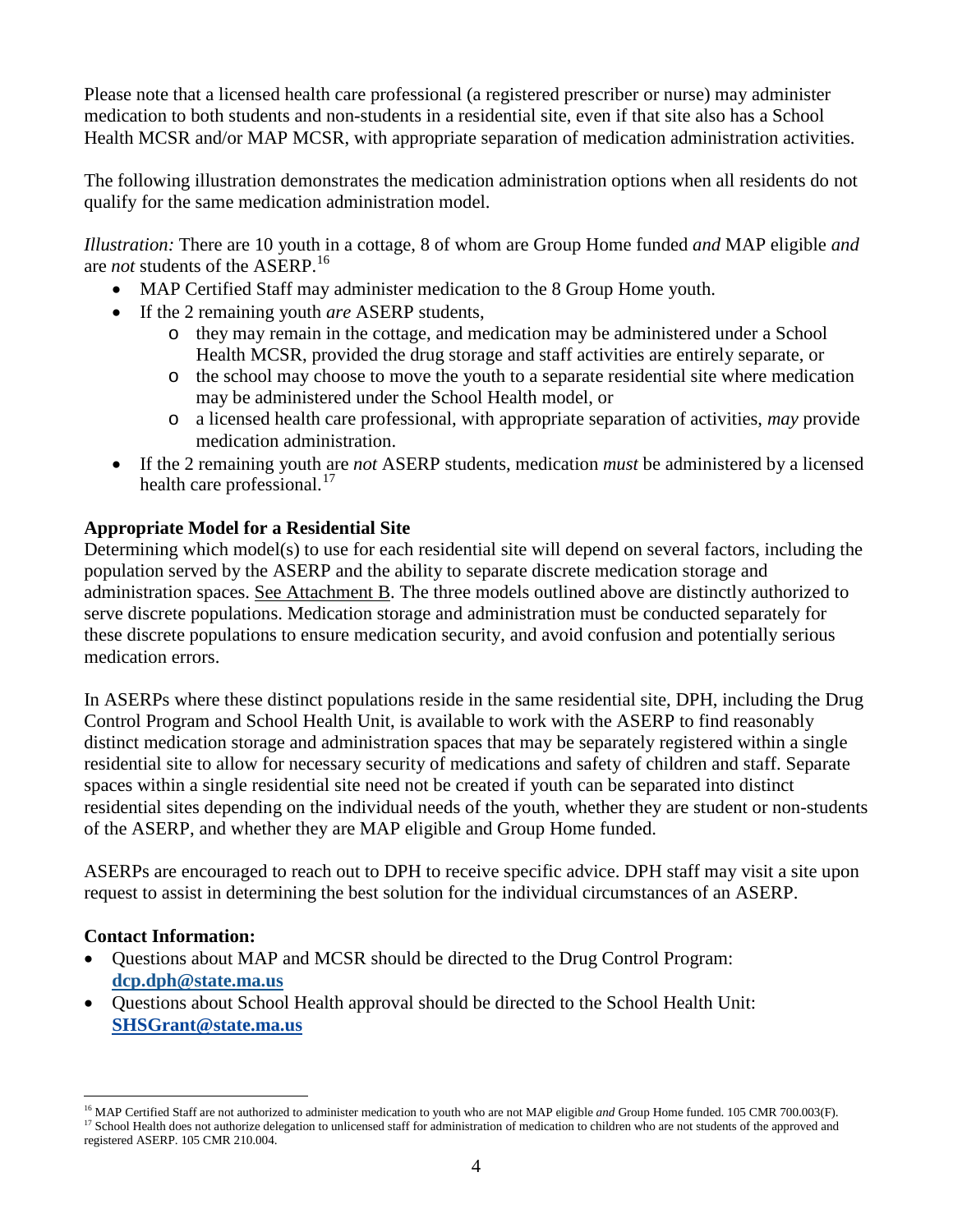#### **Attachment A**

## **NOTE: "Opt-In" notice included for illustration purposes only Superseded by March 9, 2020 Advisory on Medication Administration in DESE Approved Special Education Residential Schools (attached)**

# **Medication Administration Program (MAP) Opt-In for Residential Schools**

**S U P E R S E D E D** Some Residential School providers who are also providing other Caring Together Intensive Group Home (IGH) and Group Home (GH) services at their Residential School sites have requested to be able to opt-in to the Medication Administration Program (MAP) in order to have a single coherent system for medication administration on their campus. MA2P is not a contractual requirement of Residential School programs under Caring Together, while it is required for IGH, GH and Pre-Independent Living programs. Upon review with DPH it has been determined that Residential Schools may choose to opt-in to MAP under the following conditions:

The provider has a Caring Together contract for Residential School services

The Residential School contractor agrees to submit to all the requirements of MAP (pursuant to 105 CMR 700.003 (F) and MAP Policy Manual at

<http://www.mass.gov/eohhs/docs/dph/quality/drugcontrol/map/map-policy-manual.pdf> ) and,

Once approved to operate under MAP, Residential School Contractors may not opt-out from MAP at-will. However, Residential School contractors would have the opportunity to opt out the next scheduled time for contract renewal. The RFR indicates that the scheduled dates for contract renewal options are 7/1/16, and 7/1/19.

**S U P E R S E D E D** If a Residential School contractor wishes to operate its medication administration system for its residential school program under the auspices of MAP, the contractor should submit a request to:

John Kelty, Ph.D. Director of Interagency Residential Operations Department of Mental Health/Department of Children and Families 25 Staniford Street, Boston, MA 02114 Voice: 617-626-8076 Fax: 617-626-8077 [John.Kelty@state.ma.us](mailto:John.Kelty@state.ma.us) **S U P E R S E D E D**

Please copy Perry Trilling: [Perry.Trilling@state.ma.us](mailto:Perry.Trilling@state.ma.us)